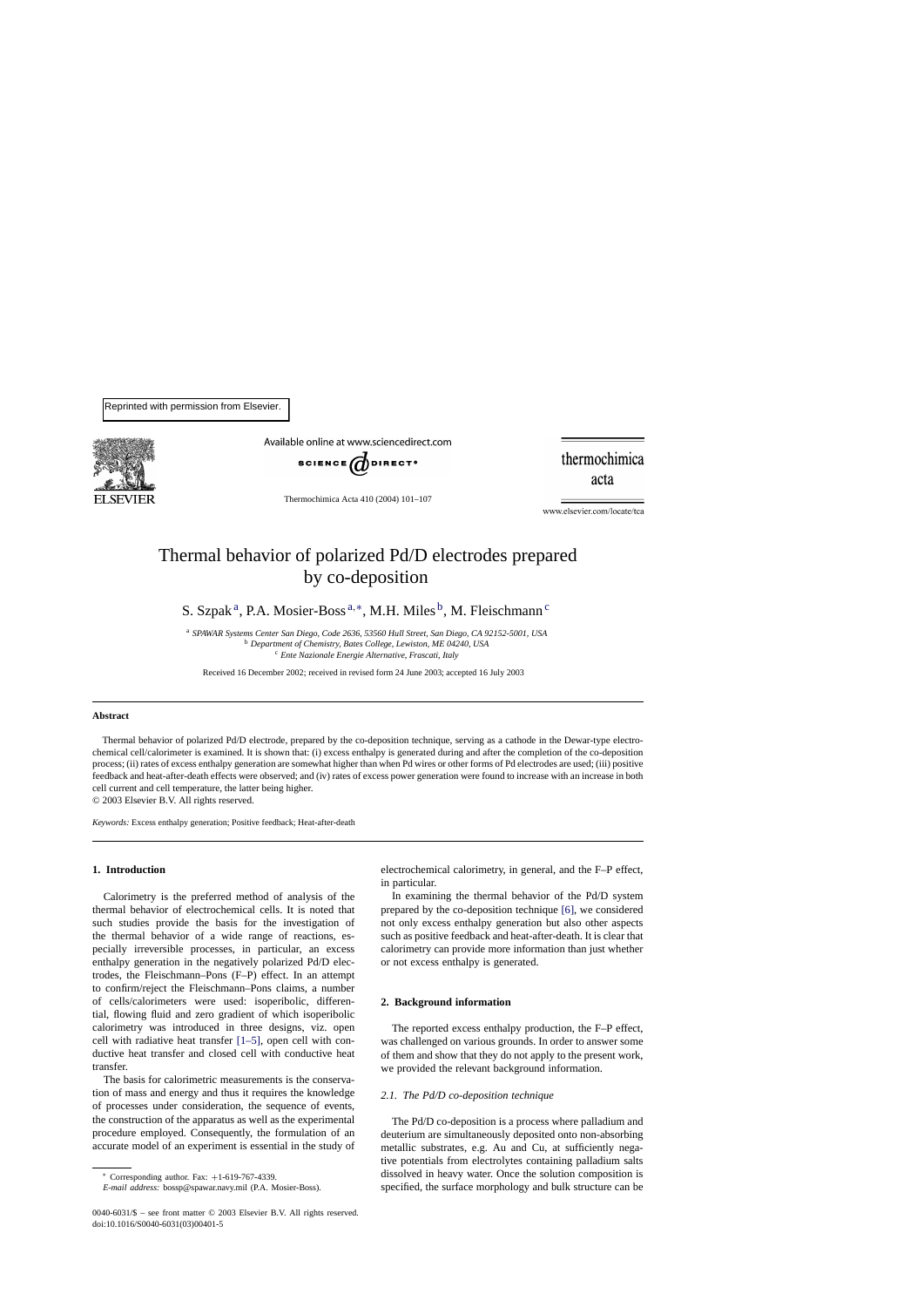| Nomenclature     |                                                         |
|------------------|---------------------------------------------------------|
| $C_p$            | heat capacitance $(Jg^{-1} mol^{-1} K^{-1})$            |
| $E_c(t)$         | cell voltage at time $t(V)$                             |
| $E_{\rm th}$     | thermoneutral potential at bath                         |
|                  | temperature $(V)$                                       |
| $\overline{F}$   | Faraday constant $(Cg^{-1} mol^{-1})$                   |
|                  | $\Delta H_{\text{ev}}$ rate of evaporative cooling (W)  |
| i                | iteration number                                        |
| I                | cell current (A)                                        |
| J                | thermal flux $(W)$                                      |
| $k_{\rm R}$      | effective heat transfer coefficient (WK <sup>-4</sup> ) |
| L                | latent heat of evaporation $(Jg^{-1} mol^{-1})$         |
| $M_{\odot}$      | number of moles of D <sub>2</sub> O at $t = 0$          |
| $\boldsymbol{p}$ | vapor pressure at the cell temperature (Pa)             |
| $p^*$            | atmospheric pressure (Pa)                               |
| $Q_{\rm f}(t)$   | rate of excess enthalpy generation (W)                  |
| $\mathbf{t}$     | time(s)                                                 |
| $\Delta T$       | temperature difference between the cell and             |
|                  | the water bath $(K)$                                    |
| V                | volume $(m^3)$                                          |
|                  |                                                         |
| Greek letters    |                                                         |
| β                | dimensionless term in Eq. $(A.1)$                       |
| $\gamma$         | current efficiency toward a given reaction              |
|                  |                                                         |

controlled by the cell current, thus ensuring reproducibility since both the metallurgical and surface chemistry aspects, are repeatable.

Incidentally, the co-deposition technique is not the only method for charging the Pd lattice to high D/Pd atomic ratios. These high ratios can be obtained by charging from the gaseous phase at extremely high pressures. The advantages/disadvantages of the electrochemically and pressure driven charging has been discussed, among others, by Conway and Jerkiewicz [\[7\].](#page-6-0)

# *2.2. Structure of, and the processes within, the electrolyte/electrode interphase*

The complex structure of the  $Pd/D_2O$  interphase and the operating forces acting upon it during loading/unloading can be best visualized by considering the sequence of events taking place. Briefly, the relevant points are: (i) transport and reduction of  $D^+$  ions; (ii) deuterium is deposited onto the electrode surface by the Volmer path, and removed by the Heyrovsky–Horiuti and Tafel paths, and by absorption; and (iii) the absorbed deuterium undergoes ionization followed by transport (diffusion) into the bulk metal.

The layer separating the electrolyte and the metal bulk phases contains particles that interact with particles in neighboring phases. If the number of interacting particles is large comparing to the total number of particles, then this layer is defined as non-autonomous. Hence, the electrode/electrolyte

interphase can be viewed as an assembly of non-autonomous layers whose structure is determined by operating processes [\[8\].](#page-6-0)

# 2.3. The  $D_2 + O_2$  recombination reaction

Except for Joule heating, the exothermic absorption of deuterium and the F–P effect, no other heat sources are activated during the co-deposition process. The frequently cited  $D_2 + O_2$  recombination reaction, as being responsible for excess enthalpy generation, is not supported by experiment (recombination of evolving gases yielded volumes that were better than 1.0% of those calculated assuming 100.0% Faradaic efficiency [\[9\],](#page-6-0) or theoretical considerations [\[10\]\).](#page-6-0) And yet the notion that recombination is responsible for the excess enthalpy generation persists. For example, Shanahan [\[11\]](#page-6-0) observed that the short-lived hot spots [\[12,13\]](#page-6-0) support the recombination theory. In his view, to quote: "The infrared photography of Szpak et al. is supportive evidence of this, if one considers the oxidation in subsurface bubbles to be rapid, which should be true of  $D_2 + O_2$  flames". Such interpretation is, indeed, difficult to understand and therefore accept. As pointed out by Fleischmann and Pons [\[14\],](#page-6-0) such "hot spots" would have an intensity of ca. 6 nW—hence, impossible to detect by IR camera.

# *2.4. The D*+ *in the Pd lattice*

While the processes in the electrolyte phase up to and including adsorption are well known, those occurring on and after crossing the contact surface remain unclear, especially at high concentrations of absorbed deuterium. With this in mind, Fleischmann and co-workers [\[15\]](#page-6-0) posed a number of questions among them: (i) what is the nature of species at high  $X(X = [D]/[Pd])$ ; (ii) what is the dynamics of D while in the Pd lattice; and (iii) what is the structure of the system under conditions of high  $X$ ? These questions were reformulated and partially answered by Preparata [\[16\]](#page-6-0) using quantum electrodynamics coherence in condensed matter reasoning. His conclusions, pertinent to the present work, at high  $X$  ( $X > 0.7$ ) are: (i) the D<sup>+</sup> species are highly mobile (diffusion coefficient as high as  $10^{-3}$  cm<sup>2</sup> s<sup>-1</sup> has been reported [\[17\]\);](#page-6-0) and (ii) the chemical potential of  $D^+$  in tetrahedral sites is more negative that that in octahedral sites. The consequence of the latter is the formation of the  $\gamma$ -phase.

# *2.5. Dewar-type calorimetry*

An independent evaluation of the Dewar-type cells, used by Fleischmann and Pons (and also in this research), by Hansen and Melich [\[18\]](#page-6-0) states that these cells are "easily capable of 1.0% accuracy".

A Dewar-type electrochemical cell, shown in [Fig. 1,](#page-2-0) exhibits the following characteristics:

(i) at low to intermediate cell temperatures (20–60 $\degree$ C), heat transfer from the cell is dominated by radiation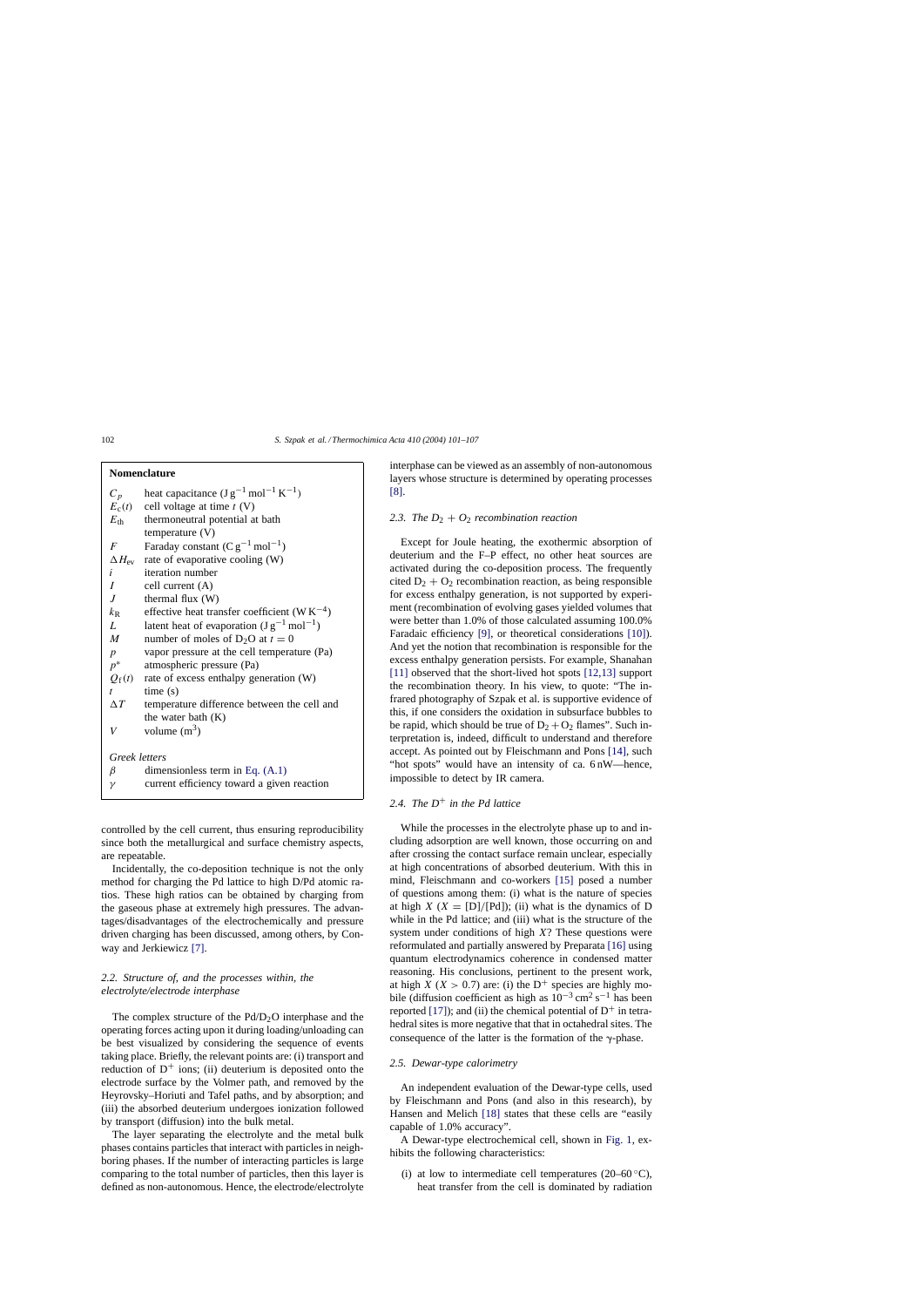<span id="page-2-0"></span>

Fig. 1. The Dewar-type calorimeter used in this work: (A) cathode connection; (B) gas outlet; (C) heater connections; (D) electrolyte level; (E) silver mirror; (F) short termistor; (G) metal film resistor heater; (H) cathode; (I) Kel-F support plug; (J) anode; (K) long termistor; (L) capillary shields; (M) vacuum jacket; (N) Kel-F closure; (O) anode connection; (P) termistor connection.

across the vacuum gap of the lower portion of Dewar vessel;

- (ii) the values of the heat transfer coefficient are close to those given by the product of the Stefan–Boltzmann coefficient and the radiant surface areas of the cells  $(0.7 < 10^9 k_{\rm R} < 0.76 \,\rm W\,K^{-4});$
- (iii) the variation of the heat transfer coefficient with time (due to the progressive decrease in the level of electrolyte) may be neglected as long as the liquid level remains in the silvered portion (heat balance within 99.0%);
- (iv) at  $I = 0.5$  A and  $p = 101,325$  Pa, the cooling due to evaporation is ca. 10% of that due to radiation;
- (v) measured uniformity of temperature of the electrolyte during cell operation is 0.02–0.3 s and somewhat more when resistive heater is employed;
- (vi) contribution of conduction is ca. 6.9%;
- (vii) relaxation time  $\tau = C_p M^0 / 4k_R = 3600 \text{ s};$
- (viii) mixing: radial, 3 s; axial, 20 s [\[19\],](#page-6-0) i.e. cell behaves as a well-stirred tank;

(ix) electrolyte volume (cell dimensions) selected so that the rate of change of the electrolyte temperature with enthalpy input is of  $10 \text{ K W}^{-1}$ .

#### **3. Experimental**

# *3.1. Experimental set-up*

The experiment was carried out using an electrochemical system consisting of an Hi-Tek DT 2101 potentiostat/galvanostat. A separate potentiostat/galvanostat was used to deliver constant currents to the resistive heater used to calibrate the cells. The system was controlled by a 486 data acquisition computer which also controlled an Hewlett-Packard 44705A multiplexer and data acquisition system. This data acquisition system was on an IEEE–GPLB bus so that it would be anticipated that there would not have been any timing errors introduced into the measurements. Data were taken every 300 s.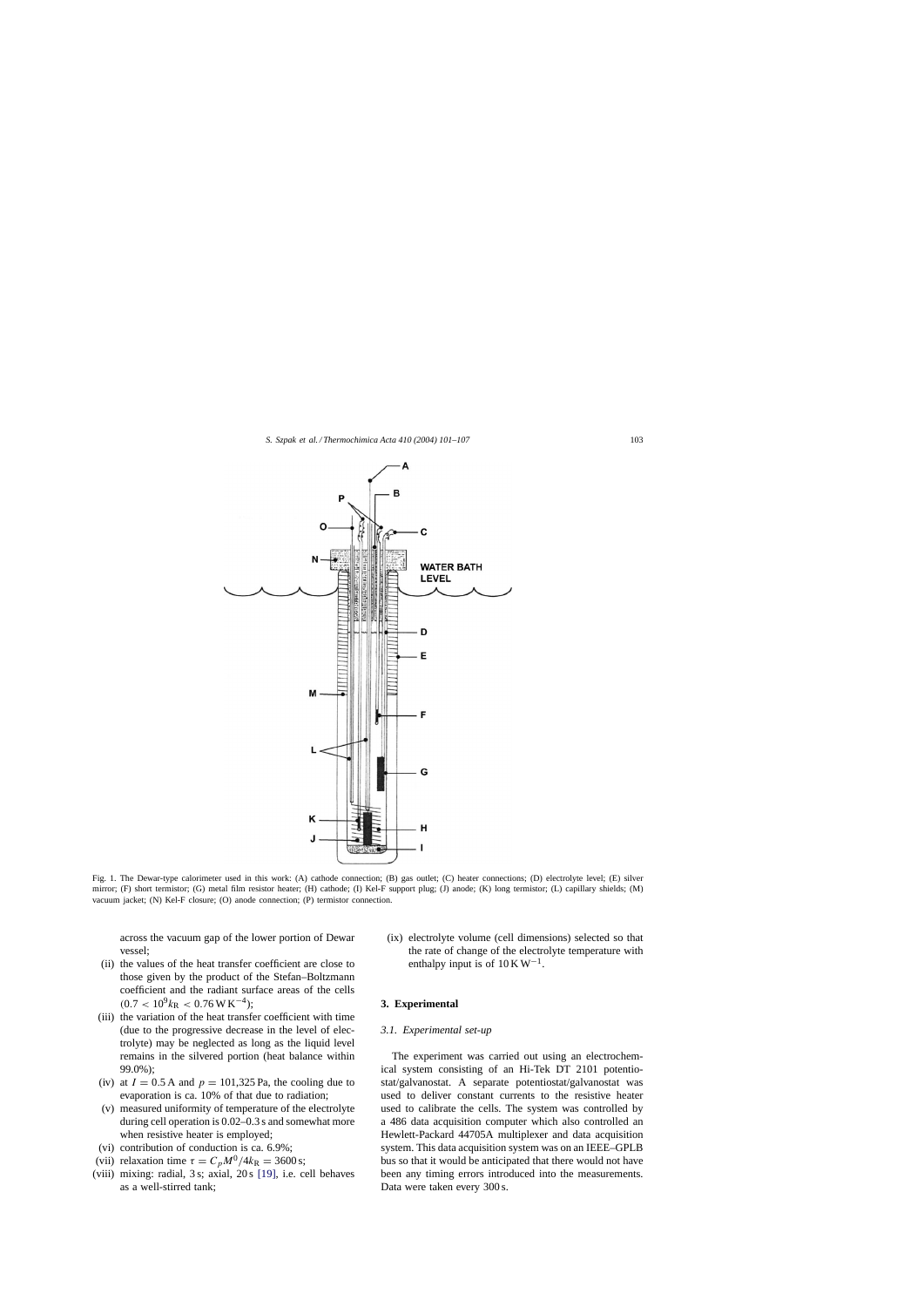<span id="page-3-0"></span>

Fig. 2. Cell temperature,  $T(t)$ , and cell voltage,  $E_c(t)$ , as a function of time. Changes in the cell current at times indicated by arrows facing up. Resistive heater employed at times indicated by arrows facing down. Charging currents:  $I_1 = 0.006$  A,  $I_2 = 0.1$  A,  $I_3 = 0.2$  A,  $I_4 = 0.05$  A,  $I_6 = 0.1$  A,  $I_7 = 0.2$  A,  $I_8 = 0.4$  A,  $I_9 = 0.02$  A,  $I_{10} = 0.3$  A. Calibration pulse:  $Q_1 = Q_2 = Q_3 = 0.2500$  W.

The Dewar-type electrochemical cell was employed for the examination of the thermal behavior of the Pd/D system. A copper rod ( $l = 2.5$  cm,  $r = 0.2$  cm), upon which palladium and deuterium were co-deposited from a solution containing  $0.025 \text{ M}$  PdCl<sub>2</sub> +  $0.15 \text{ M}$  $ND_4Cl + 0.15 M ND_4OD$  in  $D_2O$  (Isotec Inc., 99.9 at.% D) served as the negative electrode. Briefly, the co-deposition process (at  $I = 0.006$  A) was completed in the first 24 h.

#### *3.2. Data evaluation*

Because the calorimetric equation is both non-linear and inhomogeneous, a number of simplifications must be made to provide a correct interpretation of thermal data and reach meaningful conclusions of a practical nature. Experience has shown that at low to intermediate temperatures, e.g. 20–60 $\degree$ C, the behavior of a Dewar-type calorimeter is modeled adequately by the differential equation (cf. [Appendix A](#page-6-0)



Fig. 3. Excess enthalpy generation,  $\bar{Q}_f(t)$ , as a function of time. Parameters used:  $C_pM = 450 \text{ J K}^{-1}$ ;  $k_R = 0.85065 \text{ W K}^{-4}$ .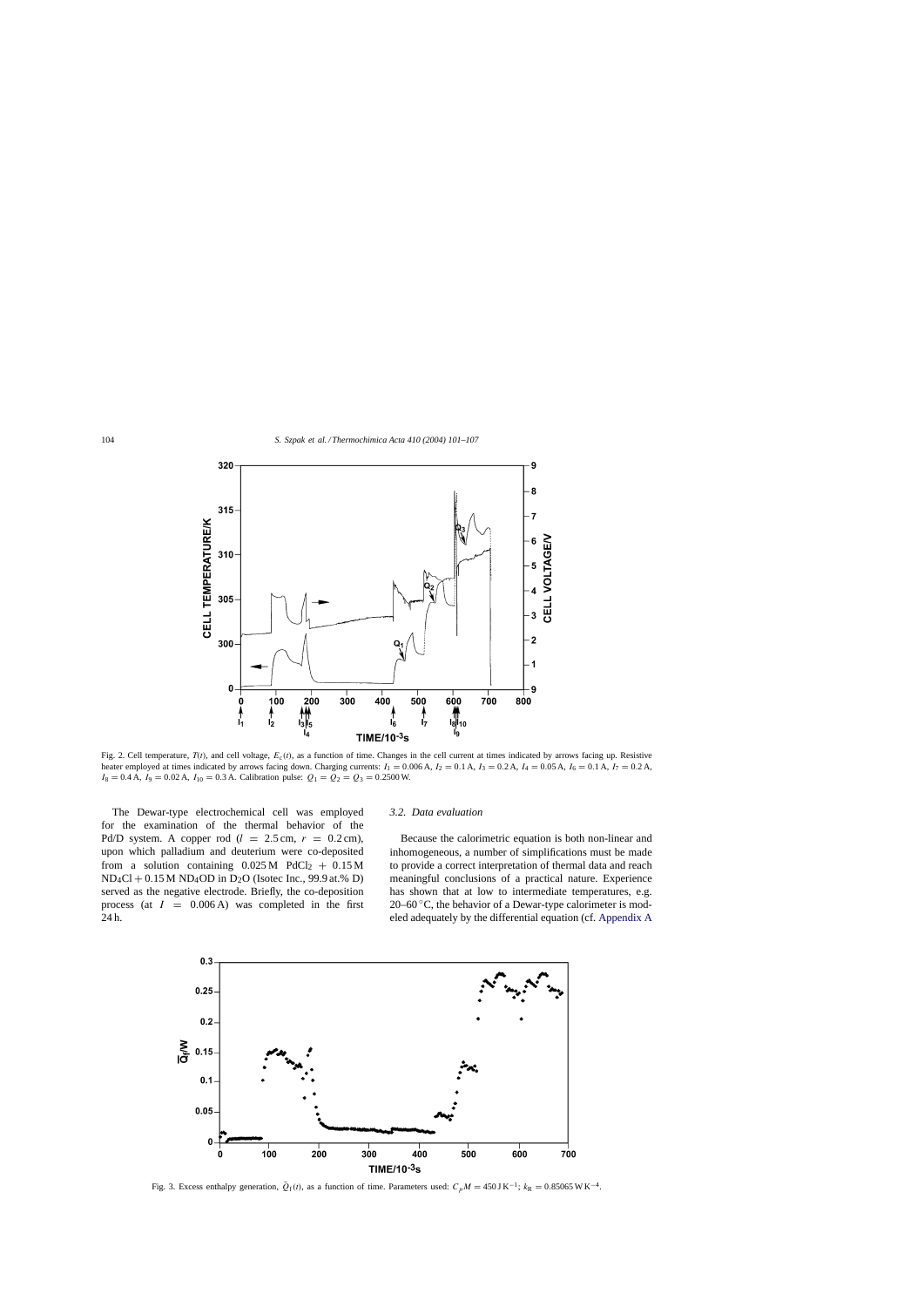<span id="page-4-0"></span>for a complete calorimetric equation):

$$
C_p M \frac{dT}{dt} = (E_c - E_{th})I + Q_f(t) + Q_3
$$
  

$$
- \frac{3I}{4F} \left[ \frac{p(t)}{p^* - p(t)} (C_{p,g} - C_{p,1}) \Delta T(t) + L \right]
$$
  

$$
- k_R [(T_b + \Delta T(t))^4 - T_b^4].
$$
 (1)

To measure the excess enthalpy generation, as indicated in Eq. (1), two parameters must be known, viz. the heat transfer coefficient,  $k_R$  and the water equivalent,  $C_pM$ . These parameters are inherently connected with the cell construction and experimental protocol, i.e. once determined for a given cell, they can be used for subsequent runs of the same cell. For the cell used in this research, the parameters are:  $k_R$  = 0.85065 × 10<sup>-9</sup> W K<sup>-4</sup> and  $C_pM = 450$  J K<sup>-1</sup>.

#### *3.3. The*  $E_c(t)$  *and*  $T(t)$  *data*

Since the evaluation is based on the examination of the cell voltage–time,  $E_c(t)$ , and cell temperature–time,  $T(t)$ , data in response to input enthalpies,  $I(E_c - E_{th})$  and  $Q_3$ , it was necessary to prescribe their time profiles in a manner yielding maximum information. [Fig. 2](#page-3-0) shows the  $E_c(t)$  and  $T(t)$  data due to the enthalpy inputs,  $(E_c(t)-E_{th})I$ , at times indicated by arrows facing upwards and by a resistive heater with  $Q_3 = 0.2500$  W by arrows facing down. Briefly, three distinctly different time periods can be identified. The first period includes the co-deposition at 0.006 A, and charging at 0.1 A increased to 0.2 A and followed by a stepwise reduction to  $I = 0.05$  and  $0.02$  A. The second time interval is the period of low charging rate  $(I = 0.02 \text{ A})$  for ca. 72 h. The third time interval is characterized by drastic changes in cell operation—the cell current was increased/decreased in larger steps and, in addition, resistive heater was engaged at times indicated.

The  $T(t)$  data are the normal, i.e. in the sense that an increase in the enthalpy input causes an increase in the cell temperature and vice versa. However, the examination of the  $E_c(t)$  data reveals that there exist time periods when the cell temperature increases with decreases in the input enthalpy. As in the case of cells employing conventional electrodes, in this instance energy conservation requires the presence of additional (unidentified) heat sources.

#### **4. Thermal effects**

In an earlier communication [\[20\],](#page-6-0) we have reported that in cells employing electrodes prepared by the co-deposition technique, excess enthalpy is generated reproducibly, at somewhat higher rates than on solid Pd electrodes and without the usual incubation period. Here, by examining the  $T(t)$  data in conjunction with known enthalpy inputs,

we extend the analysis to include the "positive feedback" and the "heat-after-death".

## *4.1. Excess enthalpy generation*

Whether or not a particular cell generates excess enthalpy is determined by the energy and mass balance. [Fig. 3](#page-3-0) shows the 11-point average of the excess enthalpy generated,  $\overline{Q}_{f}(t)$ whose integrated amount over the duration of this experiment was 75 kJ.

The comment has often been made that excess enthalpy generation can be explained by recombination of the electrically evolved gases. In this experiment, the total consumption of  $D_2O$  was 7.7 cm<sup>3</sup> instead of 7.2 cm<sup>3</sup>, assuming 100% Faradaic efficiency, which is within experimental error.



Fig. 4. The  $E_c(t)$  and  $T(t)$  curves following the application of calibration pulse: (a) at constant rate of excess enthalpy generation; (b) illustrating positive feedback.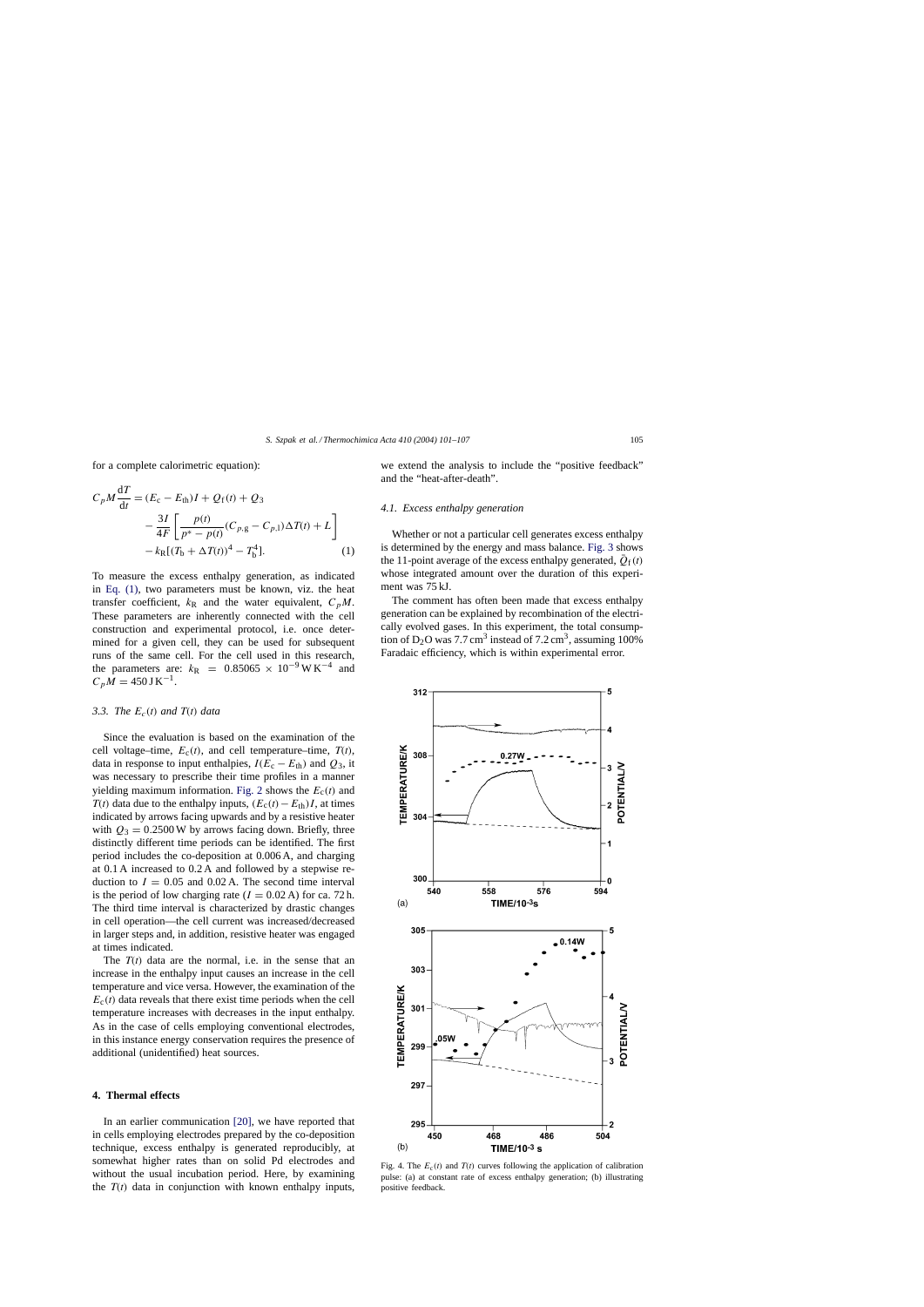Of special interest is the excess enthalpy generation during the co-deposition, i.e. at low current densities (e.g. as low as 6 mA cm<sup> $-2$ </sup>). Whether or not the excess heat observed in the course of co-deposition is due solely to exothermic absorption is difficult to ascertain because not much is known about the current efficiencies of the various operating reaction paths. More detailed calorimetry, beyond what was done in this experiment, would be required to assess the rate of excess enthalpy generation, if any. If, in fact, excess enthalpy is generated during the co-deposition period, it would have a profound influence on the understanding of its origin. However, making reasonable kinetic and thermodynamic assumptions together with high D/Pd atomic ratios of >1.0 within the Pd/D co-deposited films [\[21\],](#page-6-0) one could conclude that an excess enthalpy generation cannot be excluded during the co-deposition process.

#### *4.2. Effect of thermal perturbations—positive feedback*

It is known that a perturbation of a system yields kinetic information through the examination of the  $T(t)$  curves. Following the application of a calibration pulse, the  $T(t)$  can be obtained by integration of [Eq. \(1\). W](#page-4-0)ith constant  $E_c$  and  $Q_f$ , cell temperature,  $T(t)$ , increases exponentially and asymptotically approaches a new value. Upon cessation of the calibration pulse, cell temperature relaxes to a value that would have attained in the absence of the calibration pulse. A different behavior is expected for time-dependent cell voltage,  $E_c(t)$ , or variable rate of excess enthalpy generation,  $Q_f(t)$ .

During the experimental run, calibration pulses,  $Q_1$ ,  $Q_2$ and  $Q_3$ , were applied as indicated in [Fig. 2.](#page-3-0) We selected for further discussion calibration pulses  $Q_1$  and  $Q_2$  representing different cell response to heat input. In one case, [Fig. 4a, a](#page-4-0)pplication of calibration pulse causes an exponential increase in cell temperature which, upon termination of calibration pulse, relaxes to the sloping temperature line. Inspection of [Fig. 2](#page-3-0) shows that within the time period of temperature perturbation, the cell voltage remained constant (at  $E_c = 4.0 \text{ V}$ ) indicating either no excess enthalpy generation or generation at a constant rate. Inspection of [Fig. 3](#page-3-0) shows the latter, i.e. generation at a constant rate of  $Q_f = 0.24$  W.

The cell response to the thermal input  $Q_1$ , [Fig. 4b,](#page-4-0) is different. Here, upon cessation of the thermal input, cell temperature does not relax to the expected value. Inspection of [Figs. 2 and 3](#page-3-0) reveals a time-dependent  $E_c(t)$  and  $Q_f(t)$ , viz. decreasing  $E_c$  and increasing  $Q_f$  from 0.05 to 0.14 W. A positive feedback is apparent.

#### *4.3. Effect of cell current perturbation—heat-after-death*

A perturbation in cell current yields another characteristics of the Pd/D system, namely heat-after-death. At the beginning of the third day the charging current was increased to 0.2 A for a brief period of time, followed by a stepwise decrease to 0.05 A and finally to 0.02 A, which was maintained for the next ca. 72 h. The most important single result of this time period, viz. heat-after-death, is found in the analysis of the excess enthalpy decay following the stepwise reduction in the cell current. The decay of the six-point average,  $\overline{Q}_f$ , of  $\overline{Q}_f$  is shown in Fig. 5. In constructing this figure, it was assumed that the upper bound of any parasitic excess enthalpy generation due to the recombination is 0.009 W given by the last value of  $\overline{Q}_f$  at  $t = 24$  h, i.e. the values of  $\overline{Q}_f$  are the lower bound values. The detailed interpretation of the data requires the knowledge, at the very least, of the current efficiencies for the various reaction paths and the thermodynamics of the co-deposition process(es). However, it appears to us that if we make various plausible assumptions, then we must conclude that the Pd/D co-deposition is accompanied by excess enthalpy generation. Incidentally, some activity within the Pd/D films persisted long after termination of cell current [\[22\].](#page-6-0)



Fig. 5. The decay of  $\bar{Q}_{\rm f}(t)$  following the reduction in cell current (cf. [Fig. 4\)](#page-4-0) indicating the heat-after-death phenomenon.